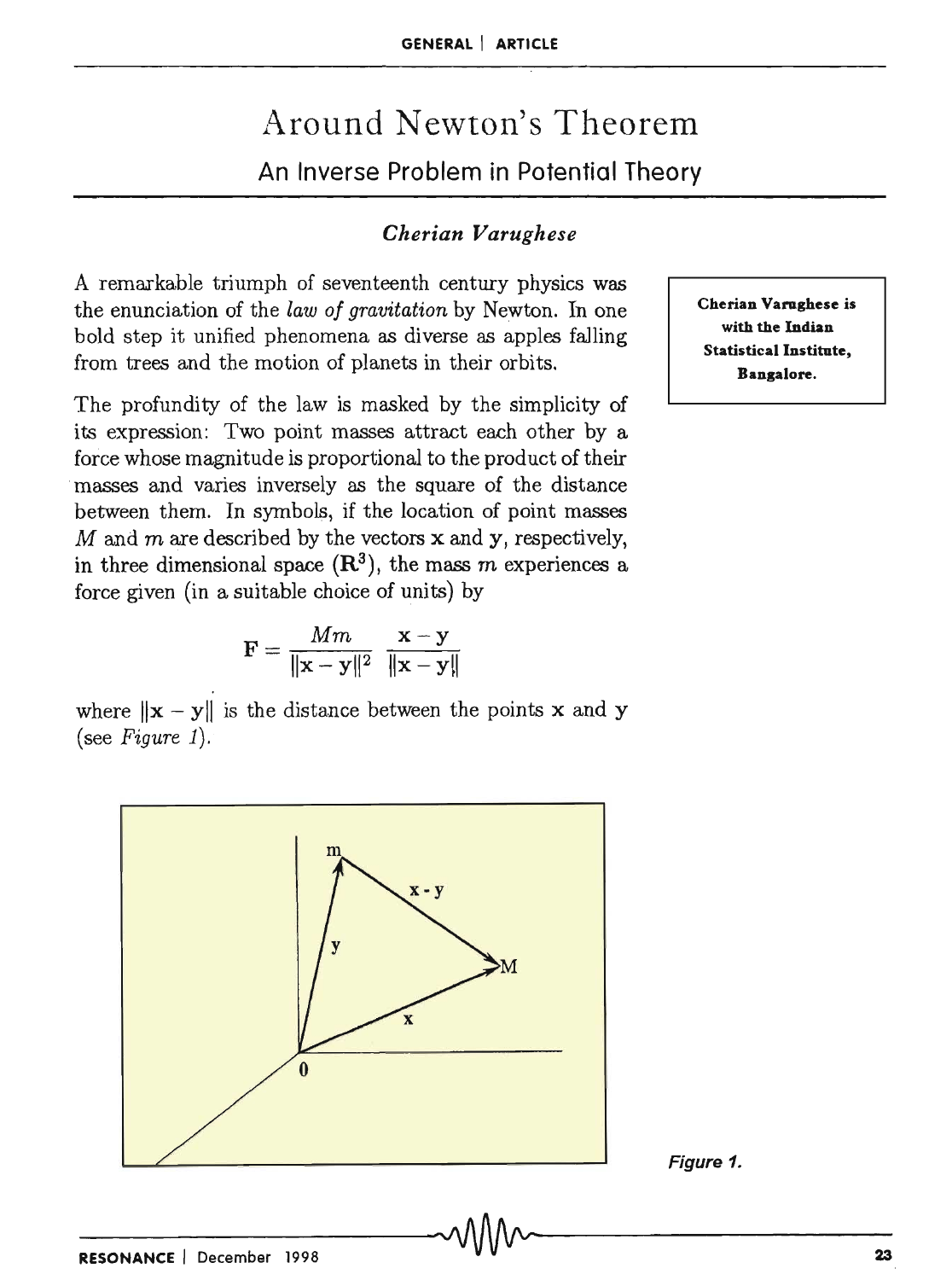We observe that the force is described by the expression

$$
\mathbf{F} = m\left(-\nabla_{\mathbf{y}}\left(\frac{-M}{\|\mathbf{x}-\mathbf{y}\|}\right)\right)
$$

where  $\nabla_{\mathbf{v}}$  is the gradient with respect to the variable y. Explicitly, if  $y = (y_1, y_2, y_3)$ ,

$$
\nabla_{\mathbf{y}}\phi=\left(\frac{\partial\phi}{\partial y_1},\frac{\partial\phi}{\partial y_2},\frac{\partial\phi}{\partial y_3}\right)\in\mathbf{R}^3
$$

We are thus led naturally to the notion of a potential function. Define the *potential* at the point y due to a mass *M*  at the point x to be

$$
\Phi_{M,\mathbf{x}}(\mathbf{y}) = \frac{-M}{\|\mathbf{x} - \mathbf{y}\|}
$$

If we are dealing with an extended object and not a point mass, we can generalise the idea of a potential function to this case by considering infinitesimal elements of the object as point masses and summing the corresponding potentials. Thus, if the object occupies a region *S* in space with a density distribution given by the function  $\rho$ , the potential at a point y is given by

$$
\Phi(\mathbf{y}) = \int_{S} \frac{-\rho(\mathbf{x})}{\|\mathbf{x} - \mathbf{y}\|} d^3 \mathbf{x}
$$
 (1)

In particular, if  $\rho$  is constantly 1 in  $S$ ,

$$
\Phi(\mathbf{y}) = \int_{S} \frac{-1}{\|\mathbf{x} - \mathbf{y}\|} d^3 \mathbf{x}
$$

The force exerted by the object on a point mass  $m$  located at y is given by

$$
\mathbf{F}=-m \ \nabla \Phi(\mathbf{y})
$$

An important observation is the fact that, outside  $S$ ,  $\Phi$  satisfies the Laplace equation

$$
\frac{\partial^2 \Phi}{\partial y_1^2} + \frac{\partial^2 \Phi}{\partial y_2^2} + \frac{\partial^2 \Phi}{\partial y_3^2} = 0
$$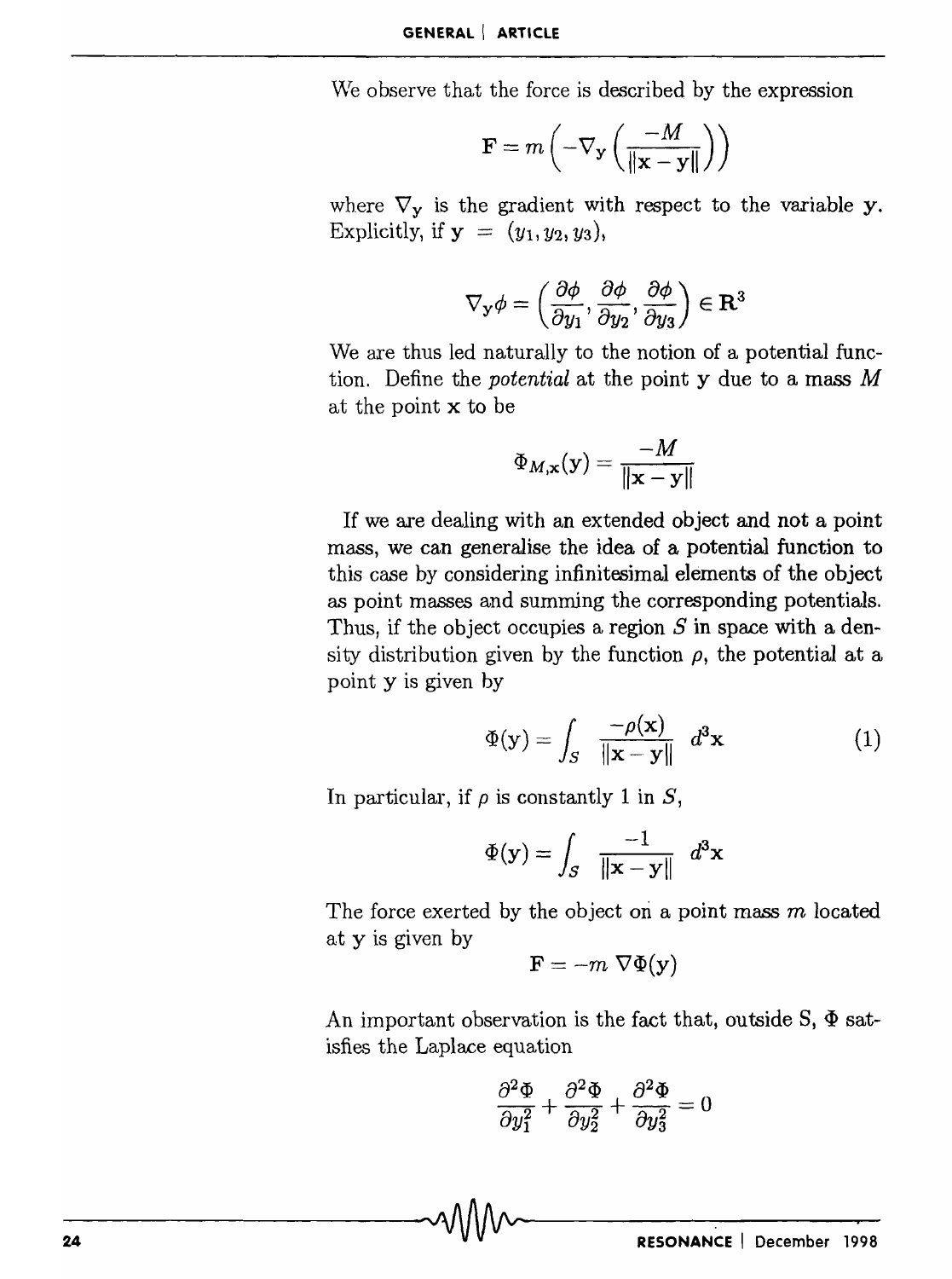#### Newton's Theorem

This theorem is essentially a description of the potential due to a ball whose density is spherically symmetric, that is, the density function depends only on the radial distance from the centre of the ball.

If we are interested only in the potential outside the ball, we cannot distinguish it from a. point mass located at the centre of the ball.If *R* is the radius of the ball centred at the origin

$$
\Phi(\mathbf{y}) = \frac{-M}{\|\mathbf{y}\|} \quad \text{for every } \mathbf{y} \text{ with } \|\mathbf{y}\| \ge R
$$

where *M* is the total mass of the ball.

That this is so can be seen by a sirnple computation in this case of the integral (1) that defines the potential.

In what follows, we will concentrate on what we will call *.{homogeneous solids* '. Such a solid will be one which has the following properties:

 $(i)$  Compactness (i.e. the region that it occupies in space is closed and bounded).

(ii) Constant density equal to 1.

(iii) It is the closure of its interior. (This technical requirement essentially means that the object is the union of its interior and its boundary. For example, if  $S = \{(x_1, x_2, x_3) \in$  $\mathbb{R}^3$  :  $x_1^2 + x_2^2 + x_3^2 \le 1$ , the interior is  $\{(x_1, x_2, x_3) \in \mathbb{R}^3$ :  $x_1^2 + x_2^2 + x_3^2 < 1$  and the boundary is  $\{(x_1, x_2, x_3) \in \mathbb{R}^3 :$  $x_1^2 + x_2^2 + x_3^2 = 1$ .) Further, we assume, for simplicity, that the volume of  $S$  equals the volume of its interior (i.e. we avoid the 'pathological' case where the boundary of *S* has positive volume.)

# A Converse of Newton's Theorem

Having observed that the potential due to a homogeneous ball at points outside it is indistinguishable from that due to a. point mass located at its centre) we can now ask the following question: If the potential outside a homogeneous solid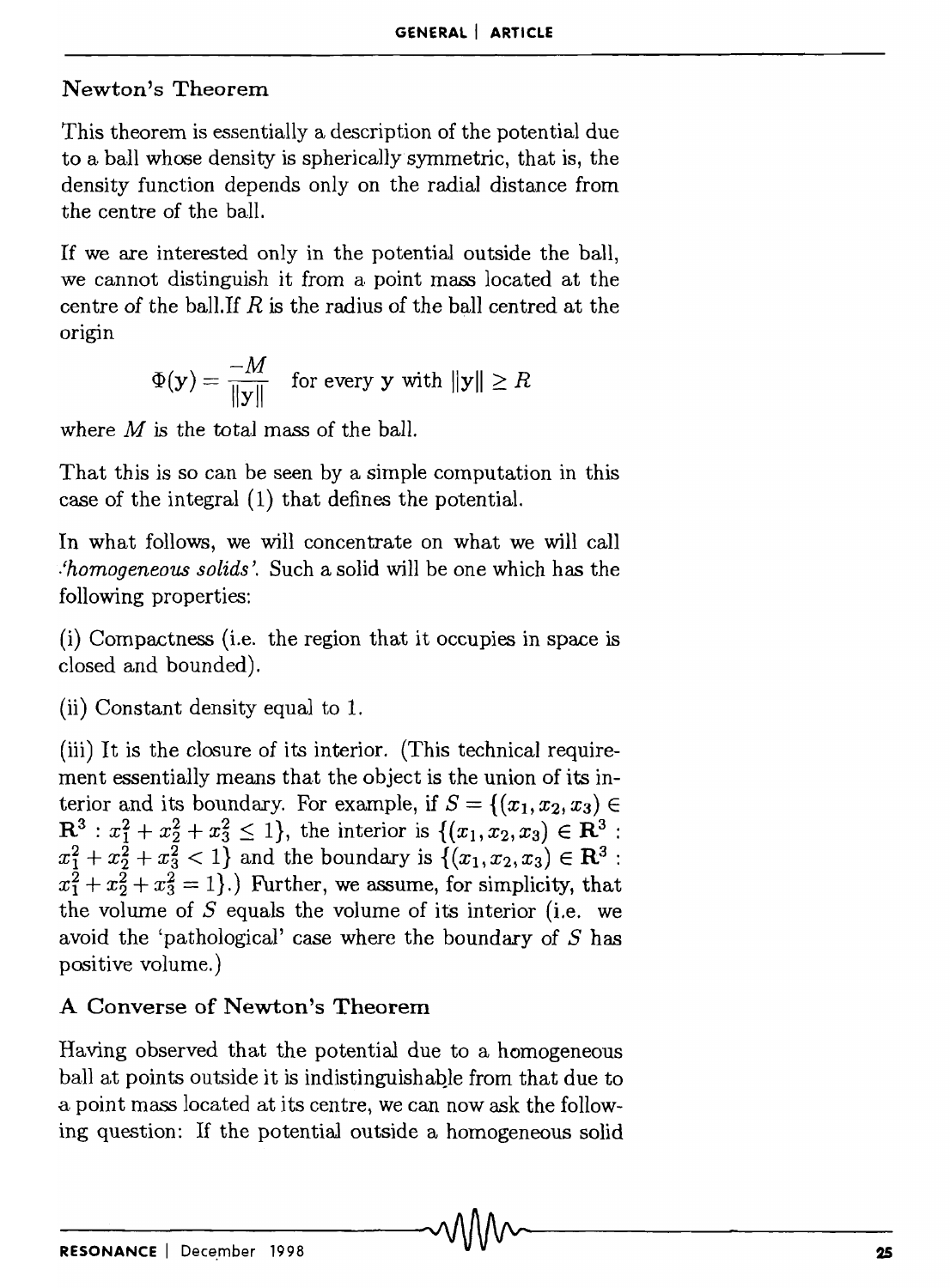is the same as that due to a point mass at some location, is the solid necessarily. a ball?

The answer turns out to be that a homogeneous solid which is 'potentially a ball' is actually a ball. Although this fact is not hard to prove, it was discovered only as late as 1976 by Kondraskov. The proof described here is due to Zagier (see [1] for more details).

Theorem: Let *S* be a homogeneous solid such that

$$
\Phi(\mathbf{y}) = \int_{S} \frac{-1}{\|\mathbf{x} - \mathbf{y}\|} d^3 \mathbf{x} = \frac{-M}{\|\mathbf{y} - \mathbf{y}_0\|}
$$

for every y in the complement of  $S$  where  $y_0$  is some fixed point and M is a constant. (It is not assumed that  $y_0$  lies in S.) Then S is a ball (and  $y_0$  is necessarily the centre of the ball).

Proof: By choosing the origin of our co-ordinates suitably we can, without loss of generality, assume that  $y_0 = 0$ . Then our assumption becomes

$$
\int_{S} \frac{1}{\|\mathbf{x} - \mathbf{y}\|} d^3 \mathbf{x} = \frac{M}{\|\mathbf{y}\|} \text{ for every } \mathbf{y} \text{ that is not in } S. (2)
$$

It can be shown that 0 is an interior point of *S* as follows. One can show that the left hand side of (2) is a continuous function of y on all of  $\mathbb{R}^3$ . This is easy but not trivial, and can be shown by using spherical polar co-ordinates on  $\mathbb{R}^3$ . If 0 is outside *S* or a boundary point of *S*, we can find a sequence of points outside *S* which converge to O. The right hand side of (2) evaluated at these points would give a divergent sequence, which is a contradiction.

Taking gradients with respect to y we get

$$
\int_{S} \frac{\mathbf{x} - \mathbf{y}}{\|\mathbf{x} - \mathbf{y}\|^3} d^3 \mathbf{x} = -M \frac{\mathbf{y}}{\|\mathbf{y}\|^3} \text{ for every } \mathbf{y} \text{ not in } S. (3)
$$

Now take the inner product of both sides with y to get

$$
\int_{S} \frac{\mathbf{x} \cdot \mathbf{y} - ||\mathbf{y}||^{2}}{||\mathbf{x} - \mathbf{y}||^{3}} d^{3} \mathbf{x} = -\frac{M}{||\mathbf{y}||}
$$
(4)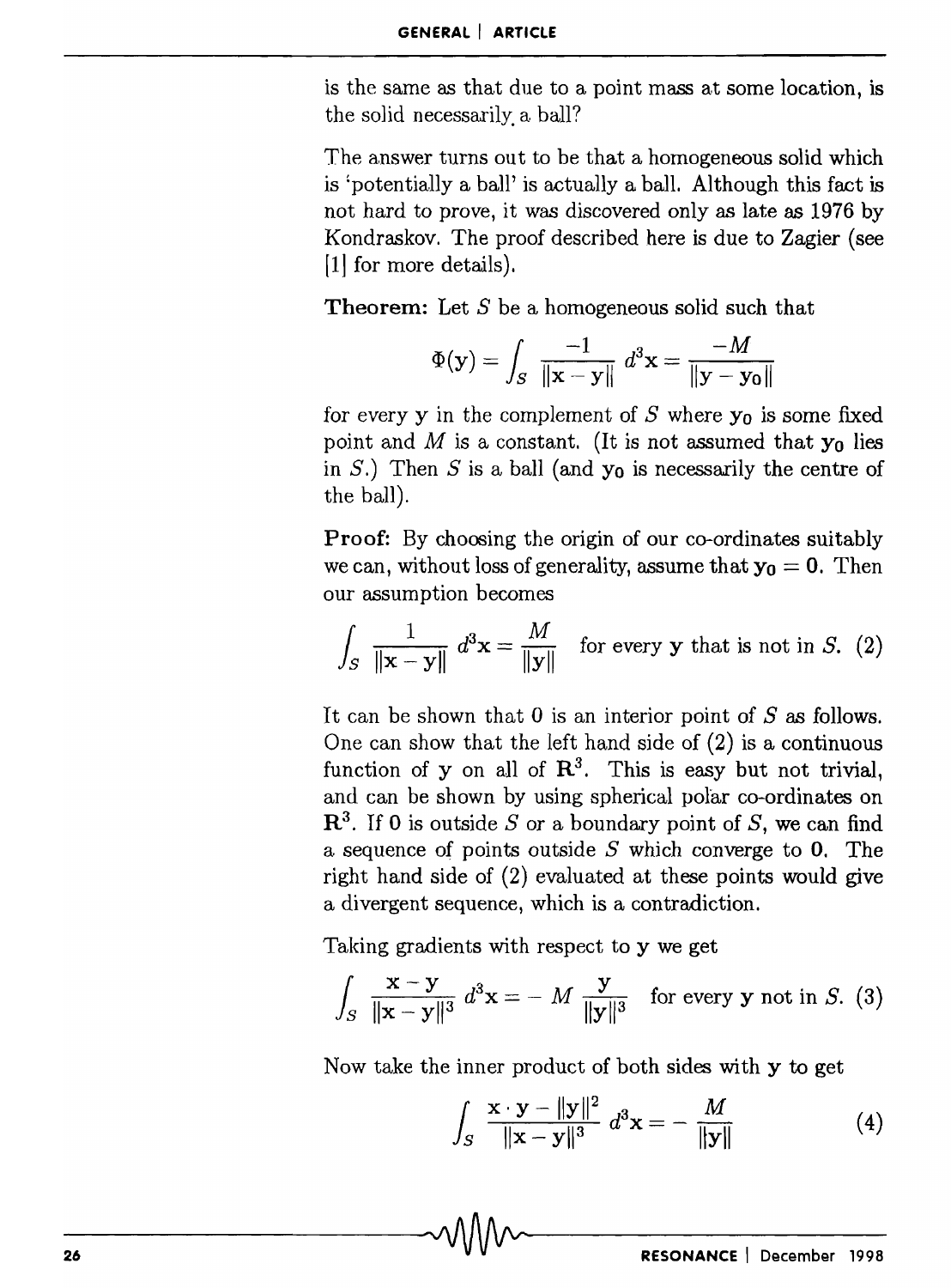**GENERAL I ARTICLE** 

**Figure 2.** 



Add  $(2)$  and  $(4)$  to get

$$
\int_{S} \frac{\|\mathbf{x}\|^{2} - \mathbf{x} \cdot \mathbf{y}}{\|\mathbf{x} - \mathbf{y}\|^{3}} d^{3}\mathbf{x} = 0 \quad \text{for every } \mathbf{y} \text{ not in } S. \quad (5)
$$

Let  $B$  be the largest closed ball centred at  $0$  and contained in *S* (see *Figure* 2). By repeating the above steps for *B* now, we get

$$
\int_{B} \frac{\|\mathbf{x}\|^{2} - \mathbf{x} \cdot \mathbf{y}}{\|\mathbf{x} - \mathbf{y}\|^{3}} d^{3}\mathbf{x} = 0
$$
\n(6)

for every y not in *B* (hence also for every y not in *S).* 

Subtracting (6) from (5) we get, for any y not in  $S$ ,

$$
\int_{S\setminus B} \frac{\|\mathbf{x}\|^2 - \mathbf{x} \cdot \mathbf{y}}{\|\mathbf{x} - \mathbf{y}\|^3} d^3 \mathbf{x} = 0
$$
\n(7)

(Here  $S \backslash B$  is the collection of points that lie in S but not in  $B.$ )

From the continuity of the left hand side of  $(7)$  in  $y$ , it follows that this equation is true even for any y that is a common point on the boundaries of  $S$  and  $B$  (such a point exists by the construction of B).

For such a choice of y and any  $x \in S \backslash B$ ,

$$
\mathbf{x}\cdot\mathbf{y}\leq\|\mathbf{x}\|\|\mathbf{y}\|<\|\mathbf{x}\|^2\ \ (\text{almost everywhere})
$$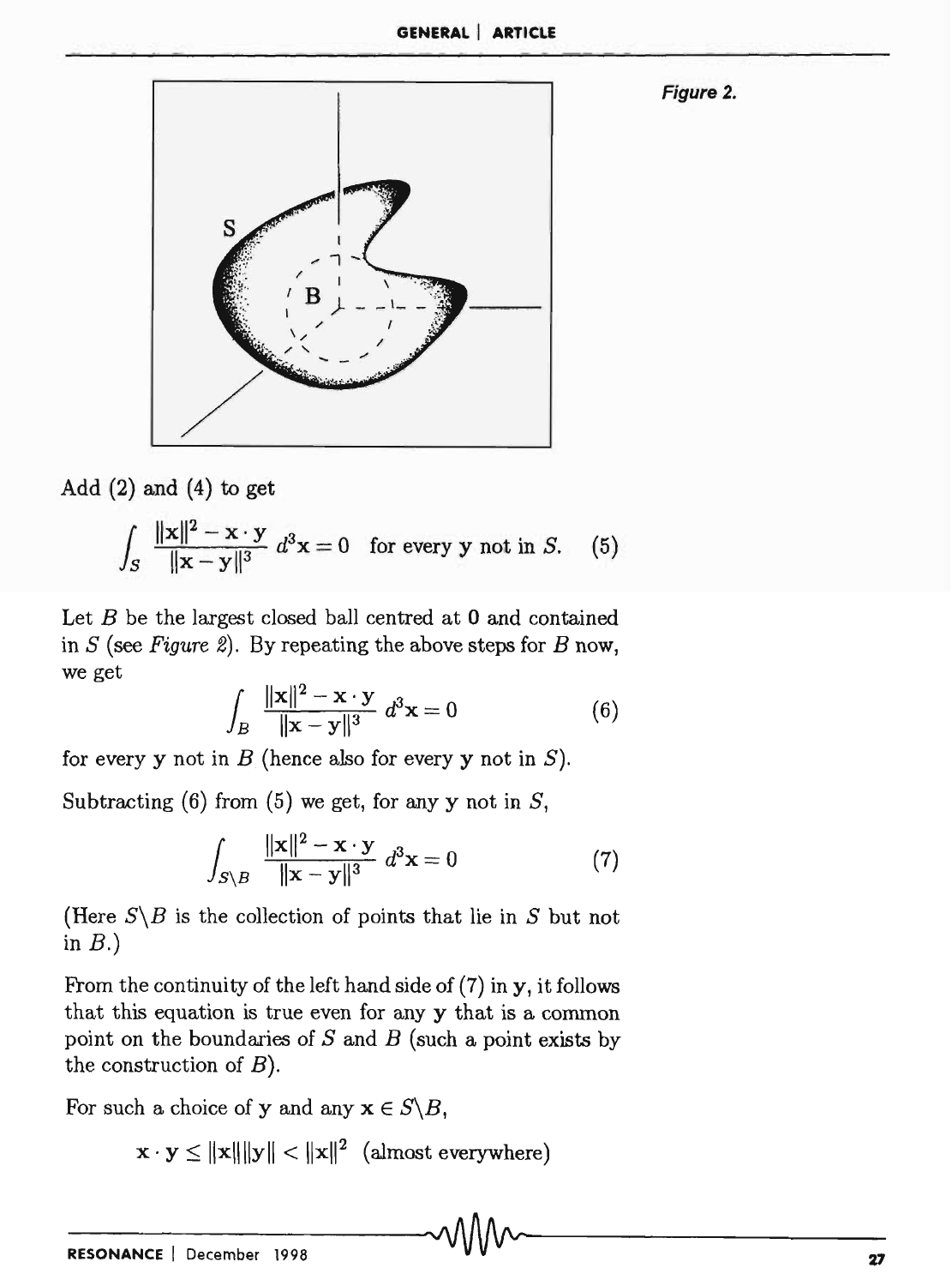Hence in (7) the integrand is positive (almost everywhere). From this and the assumptions on S, it is *easy* to see that the volume of  $S \backslash B$  is zero and that  $S \backslash B$  is actually empty. Therefore *S* is a ball.

# A More General Question

*A* t *this point we make an extra assumption which, we must emphasize, is crucial to this section. We assume that the complement of S in three dimensional space* is *connected,*  i. e. *any two points in the complement of S can be joined by a continuous curve lying entirely in the complement of S.* It was emphasised earlier that the .potential due to a solid *S* satisfies the Laplace equation in the region outside it. Frorn this, it follows that the potential is *real analytic*<sup>l</sup> there. Since the complement of *S* is connected, the potential is completely determined by its values on any non-empty open set in the complement.

Hence, with the new assumption on  $S$ , we could have, in the previous section, made the weaker assumption that the potential due to *S* has the form  $\frac{-M}{\|V\|}$  for all **y** near infinity (i.e. outside some sufficiently large sphere). It would then follow that the potential everywhere outside *S* has this form and consequently *S* would have to be a ball.

This brings us to the following natural question:

If the potentials due to two solids  $S_1$  and  $S_2$  agree near infinity (i.e. they agree outside a sufficiently large ball), is  $S_1 = S_2?$ 

The answer is yes if either of them is a ball (as we have seen already) and no in general. A counter example is the following:

We consider two spherical shells  $A_1$  and  $A_2$  and two balls  $B_1$ (concentric with  $A_1$ ) and  $B_2$  (concentric with  $A_2$ ) satisfying the following conditions:

(i) Volume of  $A_1 =$  Volume of  $B_1$  (ii) Volume of  $A_2 =$  Volume of  $B_2$  (iii)  $B_1$  does not intersect  $A_2$  and  $B_2$  does not intersect  $A_1$ . (iv)  $A_1$  and  $A_2$  intersect in such a way that removing

 $<sup>1</sup>$  A real analytic function f is</sup> one for which the Taylor series for it around any point *p*  converges to  $f$  in a suitable neighbourhood of p. If f, and f<sub>2</sub> are two real analytic functions on a connected open set *U*  agreeing on any non-empty open subset V, then  $f_1 = f_2$  on U.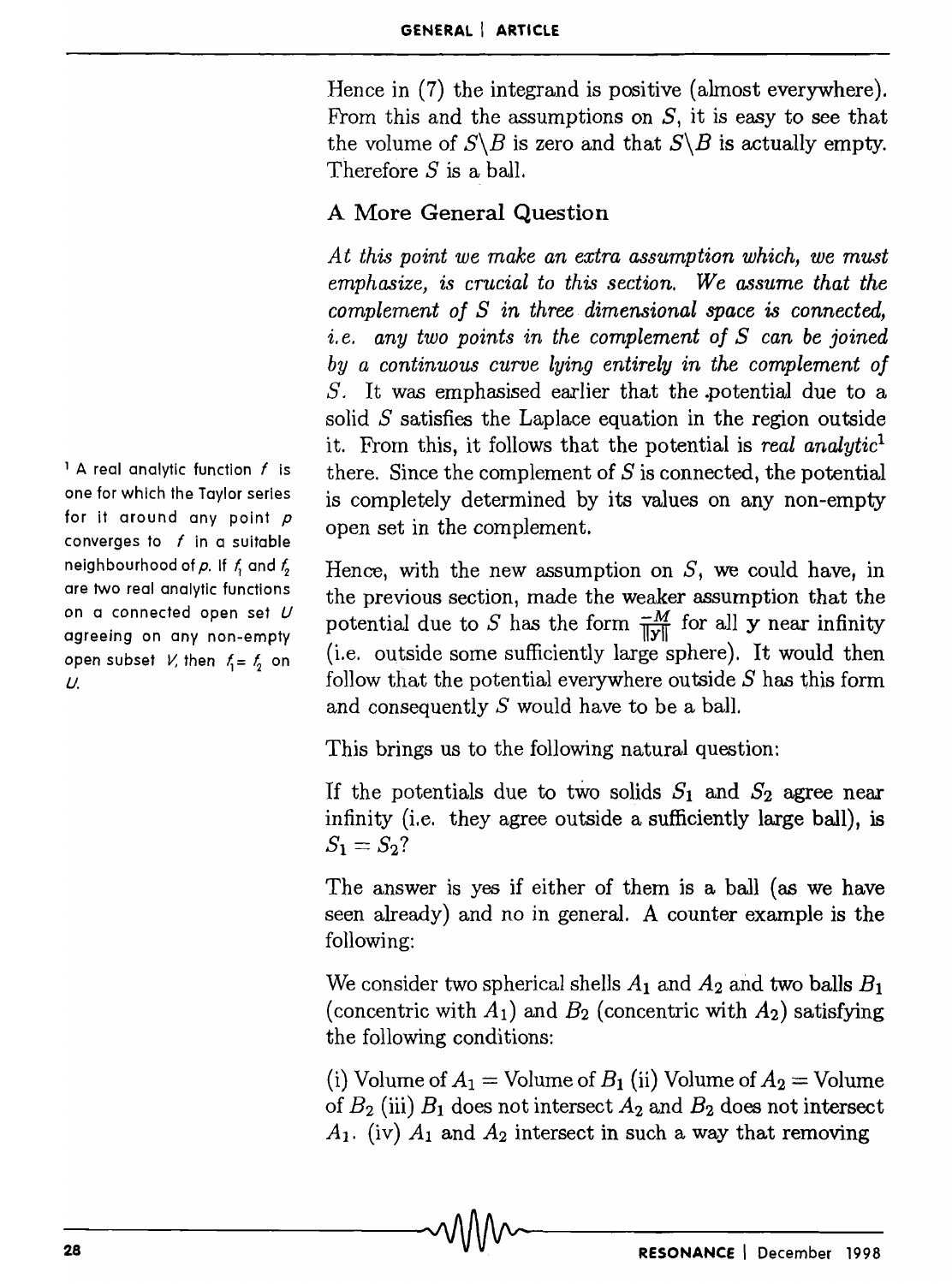

 $A_1 \cap A_2$  from  $A_1$  (resp.  $A_2$ ) leaves  $A_1$  (resp.  $A_2$ ) disconnected.

*Figure 3* shows a plane section of a typical configuration.

We then choose

$$
S_1 = (A_1 \cup B_2) - (A_1 \cap A_2)
$$
  

$$
S_2 = (A_2 \cup B_1) - (A_1 \cap A_2)
$$

Thus  $S_1$  and  $S_2$  are solids obtained by revolving the hatched and darkened regions, respectively, about the axis *LL'.* 

A simple application of Newton's theorem described earlier shows that although  $S_1$  and  $S_2$  are distinct, the potentials due to them agree near infinity.

In the above counter example,  $S_1$  and  $S_2$  each has three com*ponents. It can* be *modified to give a counter example* in *which*  $S_1$  *and*  $S_2$  *are connected and simply connected.* (It is left as an interesting and challenging problem to the reader to make the necessary modifications!)

# Some Related Ideas

The above considerations are representative of a more general class of questions which we may collectively call 'reconstruction problems'. This collection of questions can be crudely described as follows: Given some analytic data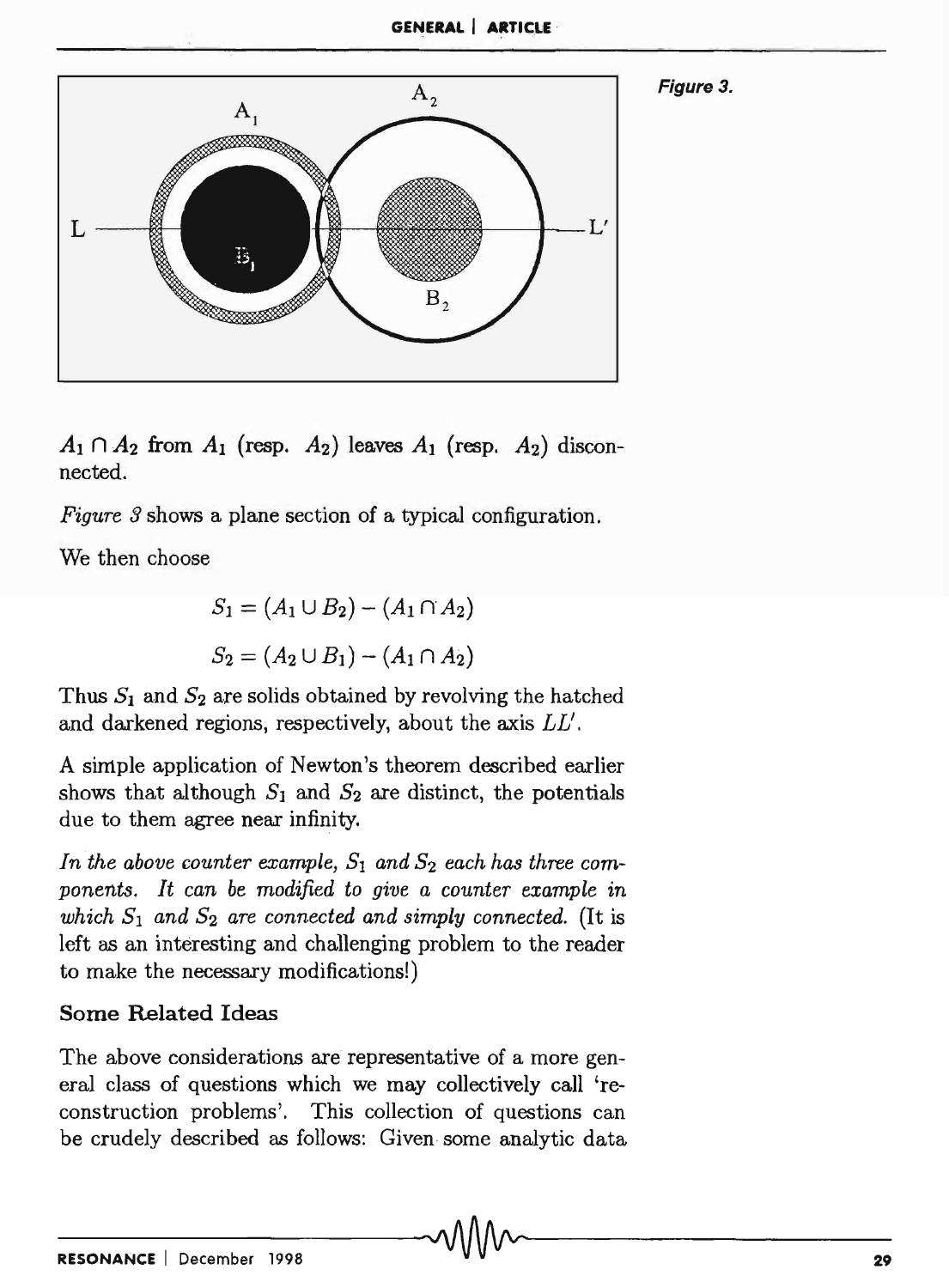metric or topological information about  $S$ ? An attempt is made below to illustrate these admittedly diffuse statements by means of examples. (In the situation discussed in the major part of this article, the information provided was some behaviour of the solution to the Laplace equation outside  $S$ . The attempt was then to recapture  $S$ .)

In what follows, we consider, for simplicity, *the plane* rather than three dimensional space.

In our first example, the set  $S$  is a region in the plane enclosed by a simple, closed curve  $\gamma$  parametrised as  $(\gamma_1(t), \gamma_2(t))$ . Here,  $\gamma_1$  and  $\gamma_2$  are  $2\pi$ -periodic functions. By expressing the length, L, of the curve  $\gamma$  and the area, A, enclosed by it in terms of the fourier coefficients of  $\gamma_1$  and  $\gamma_2$ , we get the *'isoperimetric inequality'* 

$$
L^2 - 4\pi A \geq 0
$$

with equality in the above if and only if  $\gamma$  is a circle (i.e. S is a disc). For more details, see [2].

The second example is set in the context of what is traditionally called the pompeiu problem. We say a bounded, measurable set S with positive measure (i.e. positive area) in the plane has the *Pompeiu property* with respect to a subgroup  $G$  of the group of rigid motions of the plane (combinations of rotations and translations) if the following holds: There is no non-trivial continuous function  $f$  on the plane such that  $f_{\sigma(S)}$   $f = 0$  for every  $\sigma$  in G. Some of the non-trivial facts known in this regard are the following (see [3]):

(i) No bounded, measurable set  $S$  of positive area has the Pompieu property with respect to the *subgroup G* of trans*lations of the plane.* 

(ii) Let  $S$  be a bounded, simply connected domain with piecewise smooth boundary. Assume  $S$  has the Pompeiu property with respect to the *full group of rigid motions of the plane.* Then the diffraction pattern produced on a screen

 $\sim$